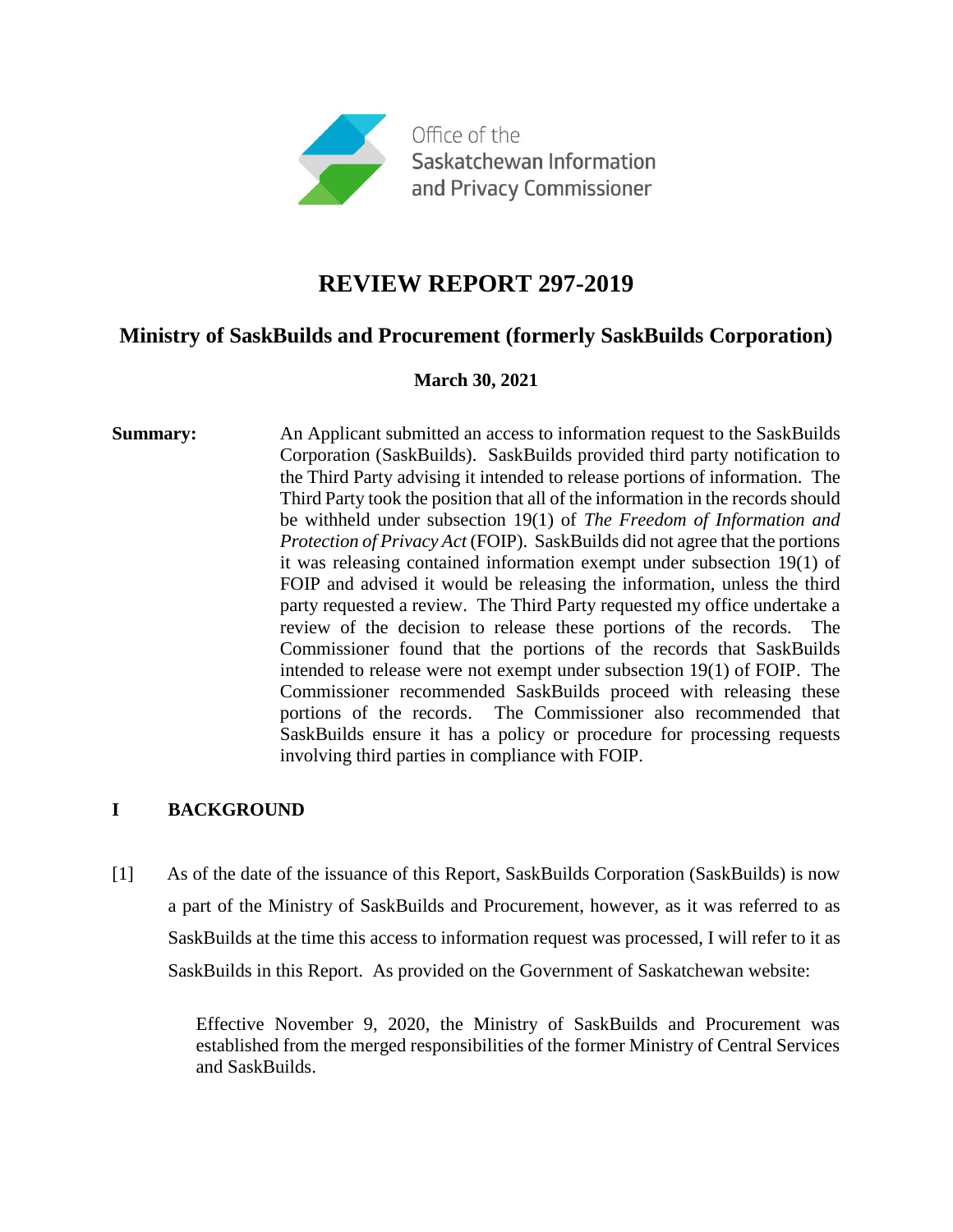[https://www.saskatchewan.ca/government/government](https://www.saskatchewan.ca/government/government-structure/ministries/saskbuilds-and-procurement)[structure/ministries/saskbuilds-and-procurement](https://www.saskatchewan.ca/government/government-structure/ministries/saskbuilds-and-procurement)

- [2] On May 27, 2019, SaskBuilds received an access to information request from an Applicant requesting "all communications, electronic or otherwise, regarding Saskatchewan Hospital North Battleford sent and received by [names of two SaskBuilds employees] from May 13, 2019 to May 27, 2019." SaskBuilds contacted the Applicant on June 5, 2019 by telephone and clarified with the Applicant that their request related to construction and roof problems within the dates specified.
- [3] On June 20, 2019, third party notice was provided to Graham Construction.
- [4] On July 11, 2019, Graham Construction responded indicating it was opposed to release of records as it took the position that subsection 19(1)(b) of *The Freedom of Information and Protection of Privacy Act* (FOIP) applied. Based on these assertions, SaskBuilds again reviewed the responsive records and found that subsection 19(1)(b) of FOIP applied to some portions of the records, but not others. On July 25, 2019, SaskBuilds provided its revised decision to Graham Construction indicating as such and advising that portions of the records would be disclosed.
- [5] On August 16, 2019, Graham Construction responded indicating it wished for all records to be withheld pursuant to subsection 19(1)(b) of FOIP.
- [6] On August 20, 2019, SaskBuilds advised Graham Construction that it would be proceeding to release portions of the records. SaskBuilds also noted that Graham Construction would have 20 days to request a review from my office pursuant to subsections 49(3) and (4) of FOIP. In this letter, SaskBuilds noted that allowing for delivery of the notice, the third party's opportunity to request a review in 20 days would expire September 9, 2019.
- [7] On September 10, 2019, my office received a letter by courier dated September 9, 2019, from Graham Construction's Calgary office requesting a review of the decision of SaskBuilds to release the records at issue.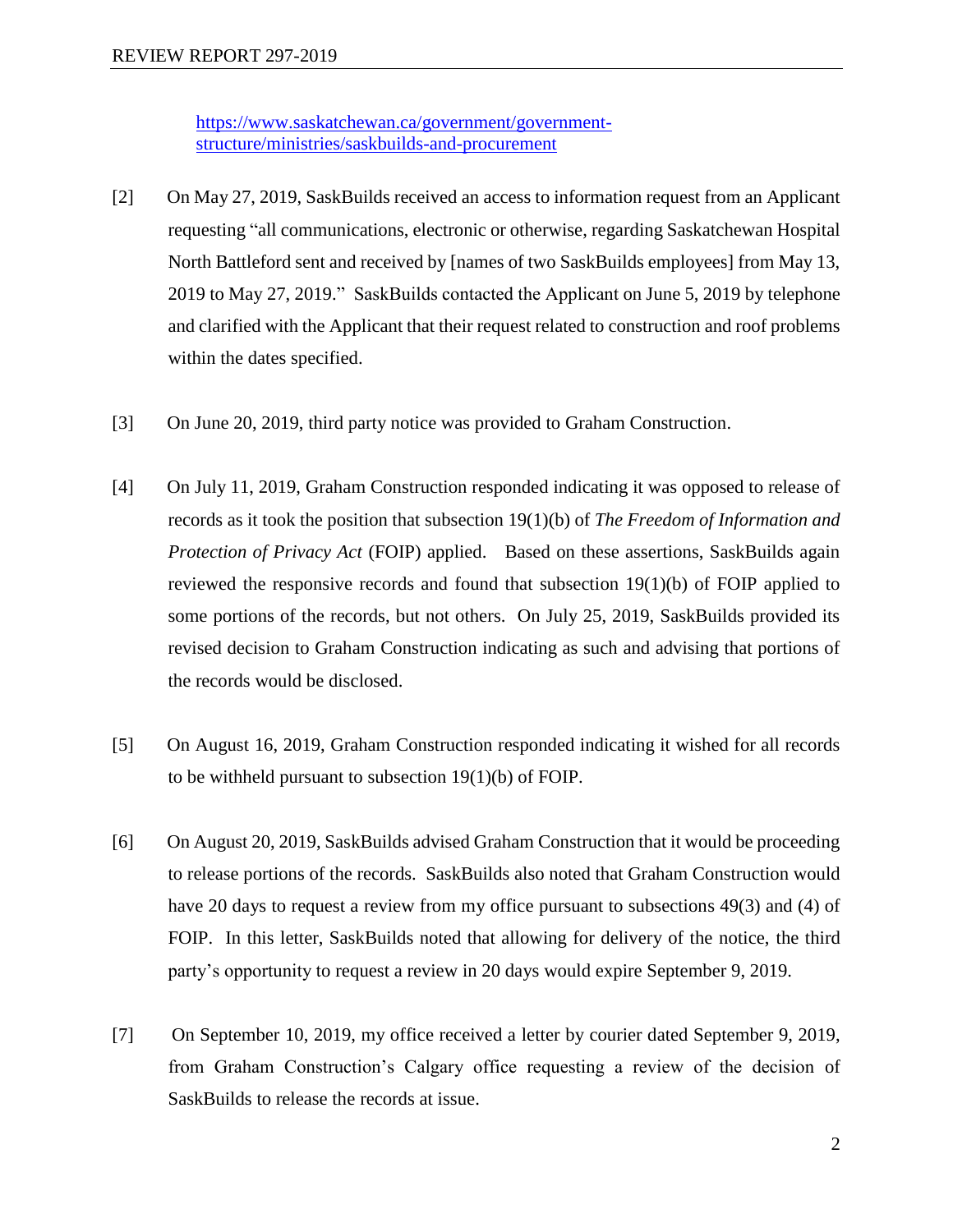[8] On September 12, 2019, my office notified SaskBuilds, Graham Construction and the Applicant that had requested access to the records that my office would be undertaking a review of if the information qualifies as third party information pursuant to any subsections of 19(1) of FOIP. All parties were invited to provide representations for my office's consideration in this review.

# **II RECORDS AT ISSUE**

[9] SaskBuilds provided my office with portions of the 206 pages of the responsive records. It had severed the portions of the records it had intended to withhold, only providing my office with the portions it had concluded no exemptions applied to. These portions that SaskBuilds had concluded no exemptions applied to are the portions of the records that Graham Construction has objected to the release of. No portion of these records have been released to the Applicant. This review was requested by the third party in response to SaskBuilds' notification that it intended to release some portions of the records. As such, this review will only consider the portions of the records that SaskBuilds intended to release and Graham Construction objected to the release of. Those records are outlined as follows:

| Page<br><b>Number</b> | <b>Title/Description</b>              | Portions of the record SaskBuilds<br>intended to release that the third party<br>objected to the release of pursuant to<br>subsections $19(1)(a)$ , (b) and (c) of         |
|-----------------------|---------------------------------------|----------------------------------------------------------------------------------------------------------------------------------------------------------------------------|
|                       |                                       | FOIP                                                                                                                                                                       |
| $1 - 8$               | Email with attachment<br>May 14, 2019 | Page 1: Portions of email header<br>information and portions of email<br>signature line would have been released                                                           |
|                       |                                       | Pages 2 to 8: Report would have been<br>mostly withheld, only the name of the<br>firm that completed the report and the<br>title of the report would have been<br>released |
| $9 - 10$              | Email thread                          | Three email thread, only portions of the                                                                                                                                   |
|                       |                                       | email header information would have                                                                                                                                        |
|                       | May 14, 2019                          | been released. It appears there may have                                                                                                                                   |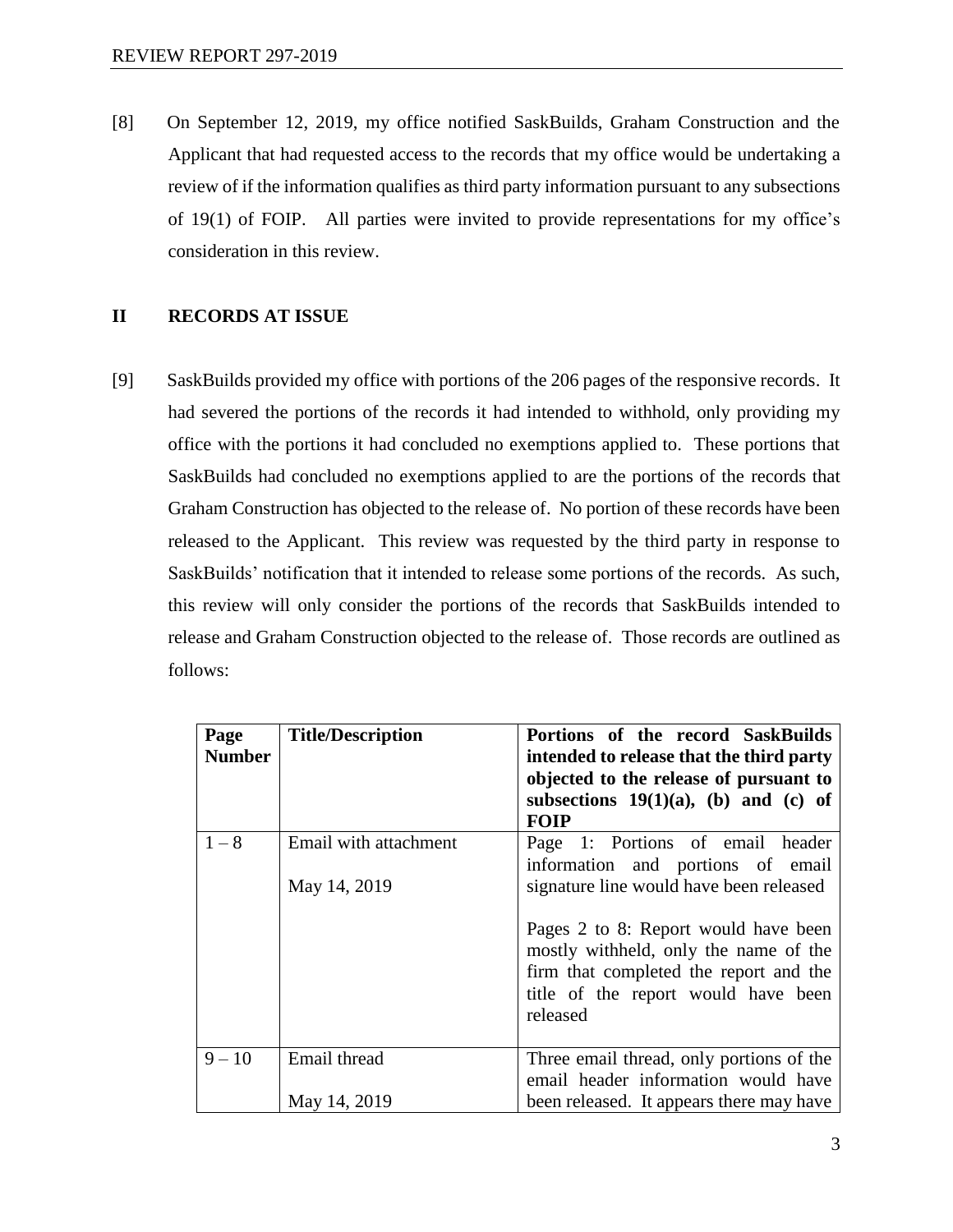|           | Between: SaskBuilds,<br><b>Gracorp Capital Advisors</b><br>and The Ministry of Central<br><b>Services</b>                                                                                                 | been additional email threads above<br>where the first email thread on page 9<br>also<br>that<br><b>SaskBuilds</b><br>would<br>have<br>withheld.                                                                                                                              |
|-----------|-----------------------------------------------------------------------------------------------------------------------------------------------------------------------------------------------------------|-------------------------------------------------------------------------------------------------------------------------------------------------------------------------------------------------------------------------------------------------------------------------------|
| $11 - 26$ | Attachment to email, an<br>engineering report<br>May 2, 2019                                                                                                                                              | Pages 11 to 25: Report would have been<br>mostly withheld, with exception of the<br>name of the engineering firm, their<br>contact information and logo                                                                                                                       |
|           |                                                                                                                                                                                                           | Page 26: Report would have been mostly<br>withheld, only the name of the hospital at<br>the top of the page would have been<br>released                                                                                                                                       |
| 27        | Email thread<br>May 14, 2019<br>Between: SaskBuilds and<br><b>Graham Construction</b>                                                                                                                     | Portions of email header information and<br>email confidentiality statement<br>the<br>would have been released. It appears<br>there may have been additional email<br>threads above where the first email<br>thread on this page that SaskBuilds also<br>would have withheld. |
| 28        | Email thread<br>May 15, 2019<br>Between: SaskBuilds,<br>Graham Construction, The<br>Ministry of Central Services,<br>The Saskatchewan Health<br>Authority and The Ministry<br>of Corrections and Policing | Portions of email header information,<br>names of attachments to email, the body<br>of email, the logo of the company<br>sending the email and the<br>email<br>confidentiality statement would have<br>been released                                                          |
| $29 - 30$ | Attachment to email,<br>meeting agenda<br>May 16, 2019<br>Author: Graham<br>Construction                                                                                                                  | Information under the headings 'chair'<br>and 'designate' would have<br>been<br>withheld,<br>releasing<br>the<br>remaining<br>portions of the document                                                                                                                        |
| $31 - 40$ | Attachment to email,<br>working group tracker<br>updates                                                                                                                                                  | Page 31 and 33: Report would have been<br>mostly withheld, only the name of the<br>name of the report at the top and the                                                                                                                                                      |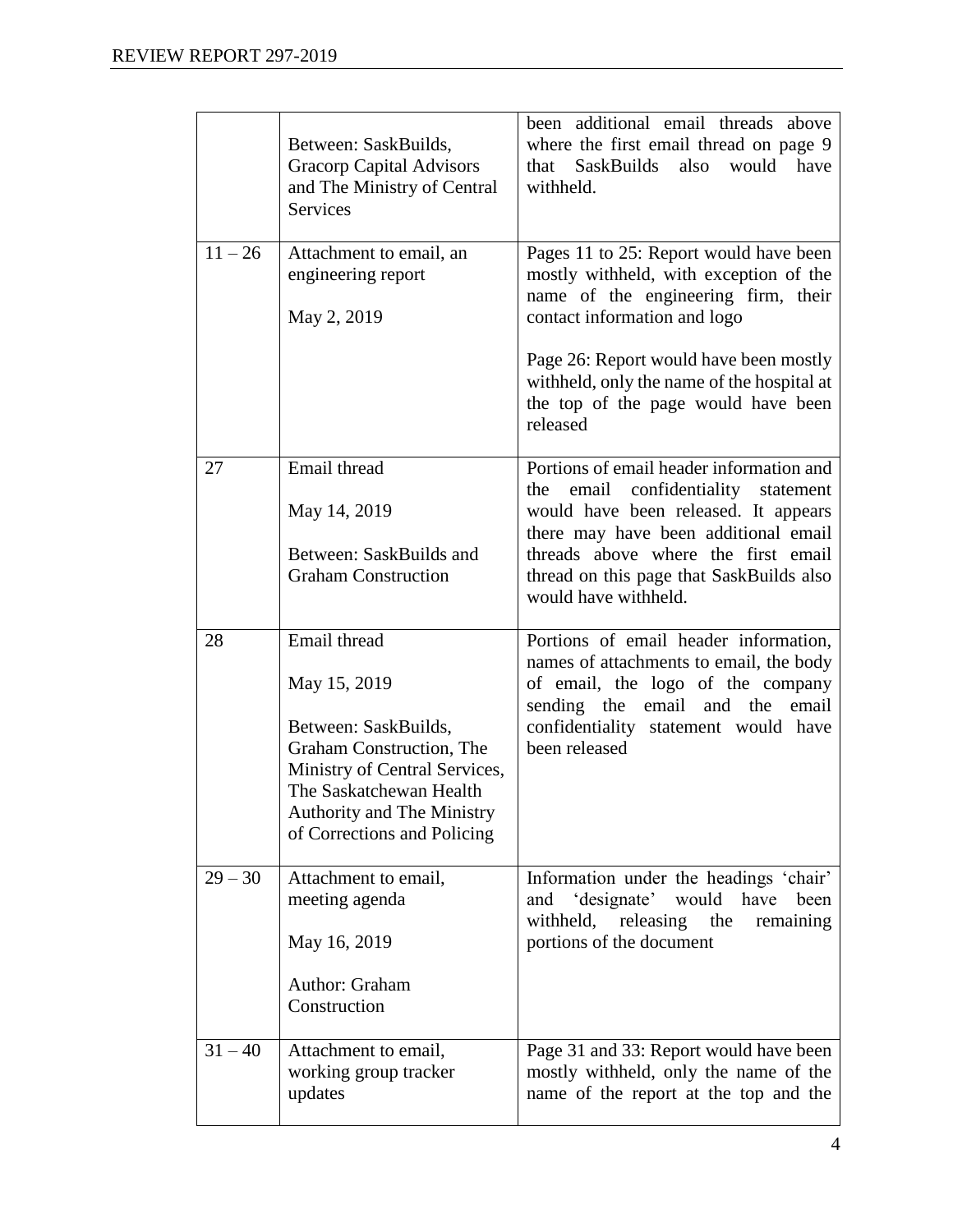|           | May 8, 2019                                                                                                                                                                                                      | report footer information would have<br>been released                                                                                                                                                                                                                                                 |
|-----------|------------------------------------------------------------------------------------------------------------------------------------------------------------------------------------------------------------------|-------------------------------------------------------------------------------------------------------------------------------------------------------------------------------------------------------------------------------------------------------------------------------------------------------|
|           | Author: Graham<br>Construction                                                                                                                                                                                   | Page 32: a single row of a table would<br>have been released, it appears there<br>would have been additional rows in the<br>table that would have been withheld                                                                                                                                       |
|           |                                                                                                                                                                                                                  | Page 34: No information on this page<br>would have been released, would have<br>been withheld in full                                                                                                                                                                                                 |
|           |                                                                                                                                                                                                                  | Pages 35 to 39: The tables on these pages<br>would have been released in full, with the<br>exception of three cells of information on<br>page 38 that would have been withheld                                                                                                                        |
|           |                                                                                                                                                                                                                  | Page 40: Most of this report would have<br>been release with the exception of the<br>information under the 'Generated By'<br>and 'Recipients' headings of the Report<br>that would have been withheld                                                                                                 |
| $41 - 42$ | Email thread<br>May 22, 2019<br>Between: SaskBuilds and<br><b>Graham Construction</b>                                                                                                                            | Portions of email header information, the<br>logo of the company sending the email<br>and the email confidentiality statement<br>would have been released. It appears<br>there may have been additional emails in<br>this thread above this single email that<br>SaskBuilds also would have withheld. |
| 43        | Email thread<br>May 22, 2019<br>Between: SaskBuilds,<br>Graham Construction, The<br>Ministry of Central Services,<br>The Saskatchewan Health<br><b>Authority and The Ministry</b><br>of Corrections and Policing | Portions of email header information, the<br>names of the attachments to the email,<br>the body of email, the logo of the<br>company sending the email and the email<br>confidentiality statement would have<br>been released                                                                         |
| $44 - 45$ | Attachment to email,<br>meeting minutes and<br>materials<br>May 22, 2019                                                                                                                                         | Information under the headings 'chair'<br>'designate'<br>portions<br>and<br>and<br>of<br>information<br>under<br>the<br>heading<br>'Attendees' would have been withheld                                                                                                                               |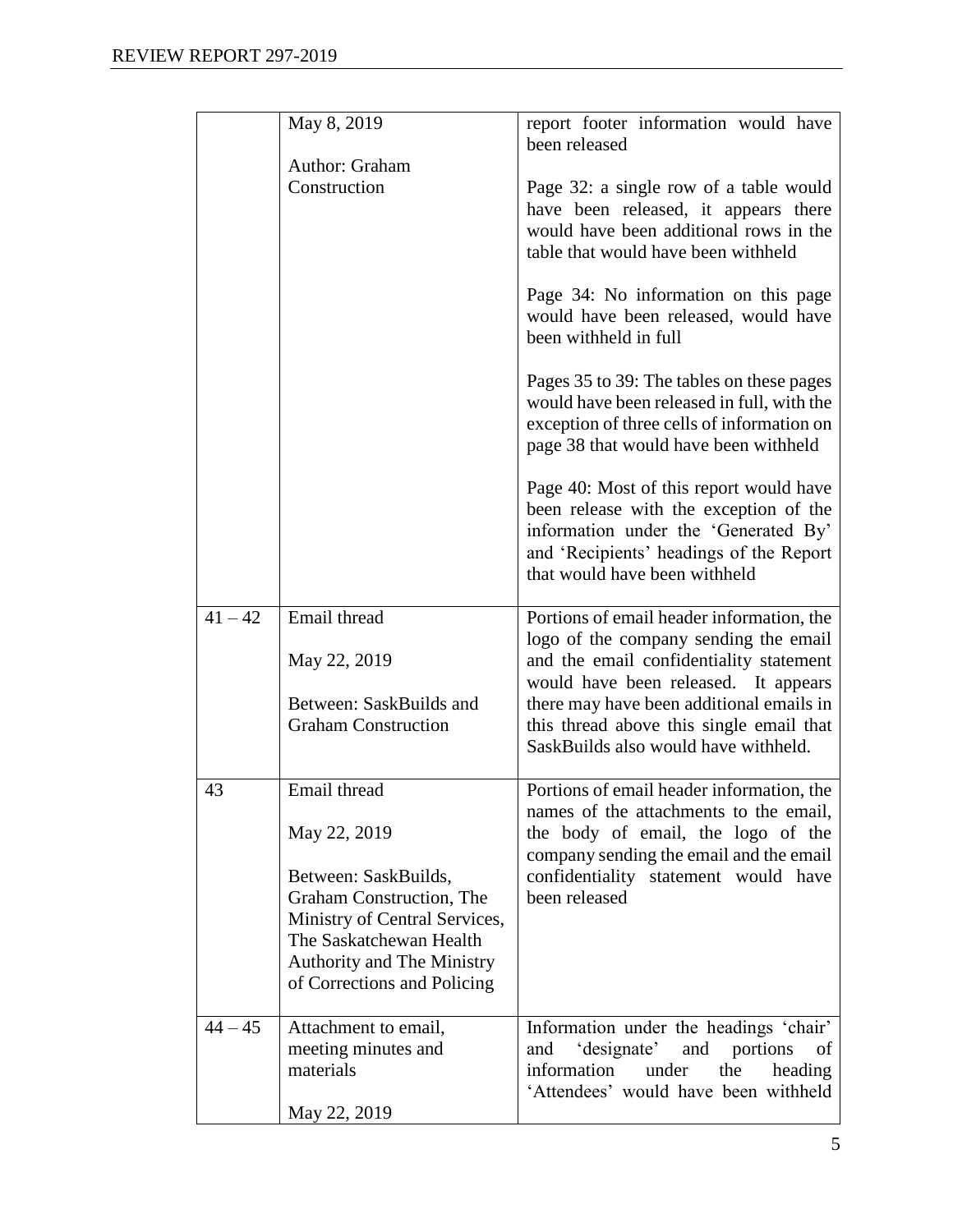|            |                                                    | releasing the remaining portions of the                                            |
|------------|----------------------------------------------------|------------------------------------------------------------------------------------|
|            | Author: Graham                                     | document                                                                           |
|            | Construction                                       |                                                                                    |
| $46 - 55$  |                                                    |                                                                                    |
|            | Attachment to email,<br>working group tracker      | Page 46 and 48 to 49: Report would have<br>been mostly withheld, on page 46 only   |
|            | updates                                            | the name of the name of the report at the                                          |
|            |                                                    | top and the report footer information                                              |
|            | May 22, 2019                                       | would have been released; on pages 48<br>and 49 only the report footer information |
|            | Author: Graham<br>Construction                     | would have been released                                                           |
|            |                                                    | Page 47: a single row of a table would                                             |
|            |                                                    | have been released, it appears there                                               |
|            |                                                    | would have been additional rows in the<br>table that would have been withheld      |
|            |                                                    | Page 50: No information on this page                                               |
|            |                                                    | would have been released, would have<br>been withheld in full                      |
|            |                                                    | Pages 51 to 55: The tables on these pages                                          |
|            |                                                    | would have been released in full, with the                                         |
|            |                                                    | exception of three cells of information on                                         |
|            |                                                    | page 54 that would have been withheld                                              |
| $56 - 59$  | Email thread                                       | Most of the two email threads on these                                             |
|            |                                                    | would have been released,<br>pages                                                 |
|            | May 17, 2019 to May 22,                            | withholding portions of the email header                                           |
|            | 2019                                               | information and the name of the email                                              |
|            |                                                    | sender. It appears there may have been                                             |
|            | Between: SaskBuilds,                               | additional email threads above the first                                           |
|            | Graham Construction and<br>the Ministry of Central | email<br>thread<br>on these pages<br>that<br>SaskBuilds also would have withheld.  |
|            | Services                                           |                                                                                    |
|            |                                                    |                                                                                    |
| $60 - 204$ | Report, performance                                | Pages 60 and 61: Title and Table of                                                |
|            | monitoring report                                  | Contents would have been released in                                               |
|            |                                                    | full                                                                               |
|            | April 2019                                         | Page 62 and 63: Portions of the                                                    |
|            | Author: Graham                                     | information on this pages would have                                               |
|            | Construction                                       | been released                                                                      |
|            |                                                    | Pages 64 and 65: Employee names would                                              |
|            |                                                    | withheld, releasing<br>have<br>been<br>the                                         |
|            |                                                    | remaining information related to<br>an                                             |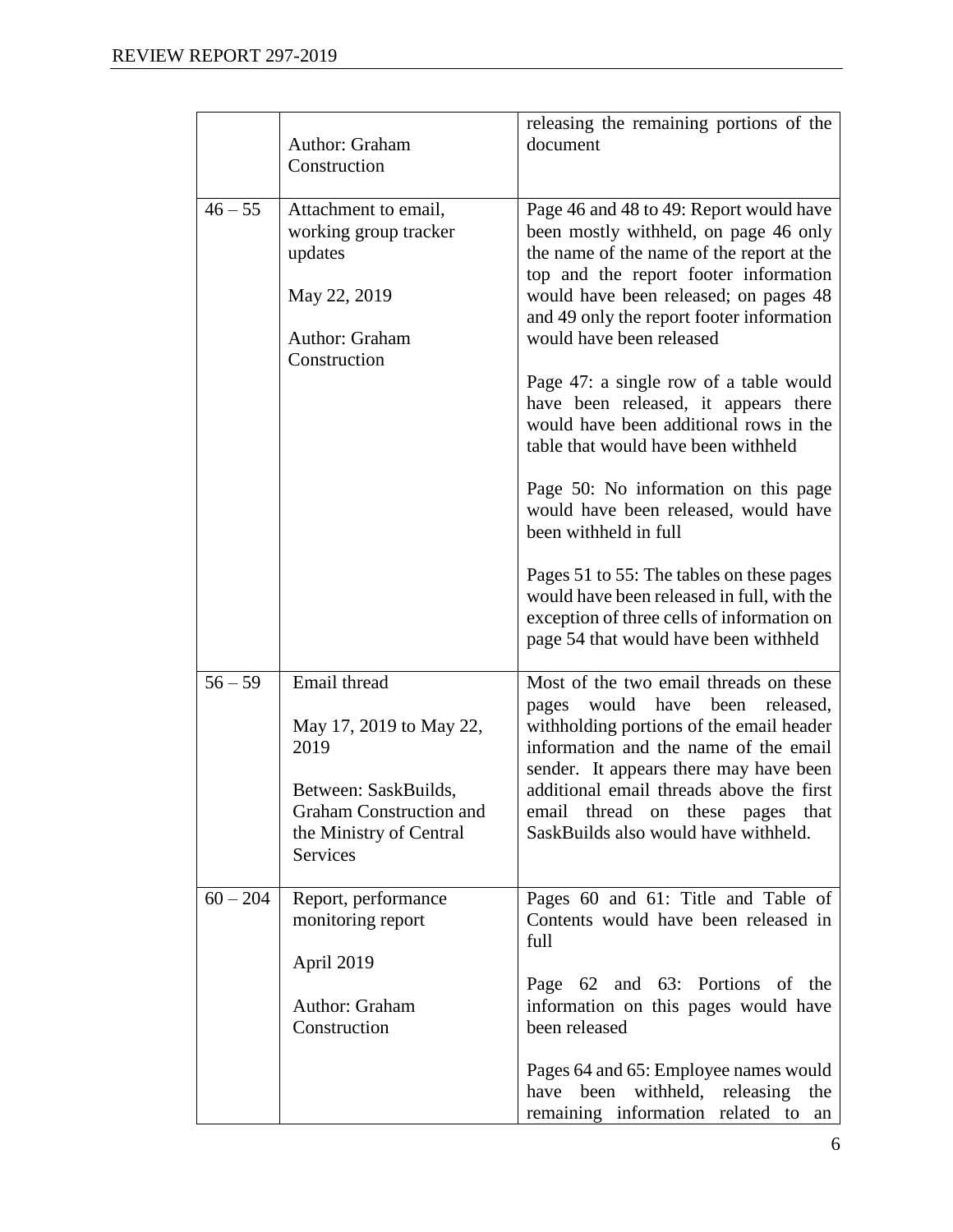| organization chart and a table related to<br>employee qualifications                                                                                                                                                                                                                                                                                                                                                                                                                                                                                                              |
|-----------------------------------------------------------------------------------------------------------------------------------------------------------------------------------------------------------------------------------------------------------------------------------------------------------------------------------------------------------------------------------------------------------------------------------------------------------------------------------------------------------------------------------------------------------------------------------|
| Pages 66 to 79, 119, 125, 160, 170, 181,<br>186, 188, 198: these pages would have<br>been released in full                                                                                                                                                                                                                                                                                                                                                                                                                                                                        |
| Pages 80 to 118 and 120 to 124 (Reports<br>attached<br>appendix<br>the<br>to<br>as<br>an<br>Performance Monitoring Report): Report<br>would have been mostly withheld, only<br>the name of the firm that completed the<br>report and the title of the report would<br>have been released. On pages 117 and<br>118 it appears the first line in the report<br>below the title also would have been<br>released. Page 124 part of the report<br>footer also would have been released.<br>These report appear similar to those on<br>pages 2 to 8 and completed by the same<br>firm. |
| Pages 126 to 159 and 161 to 169 (Reports<br>attached<br>appendix<br>the<br>as<br>an<br>to<br>Performance Monitoring Report): The<br>reports that appear in these two sections<br>of the Performance Monitoring Report<br>would have been released in full.                                                                                                                                                                                                                                                                                                                        |
| Pages 171 to 180 (Reports attached as an<br>appendix to the Performance Monitoring<br>Report): This report would have been<br>mostly withheld, releasing the name of a<br>company the report came from, the title<br>and date of the report and the headings in<br>the report.                                                                                                                                                                                                                                                                                                    |
| Pages 182 to 185 (Reports attached as an<br>appendix to the Performance Monitoring<br>Report): This report would have been<br>mostly withheld. The title page of the<br>report would have been released in full,<br>and the header and footer on the<br>remaining pages of the report would have<br>been released.                                                                                                                                                                                                                                                                |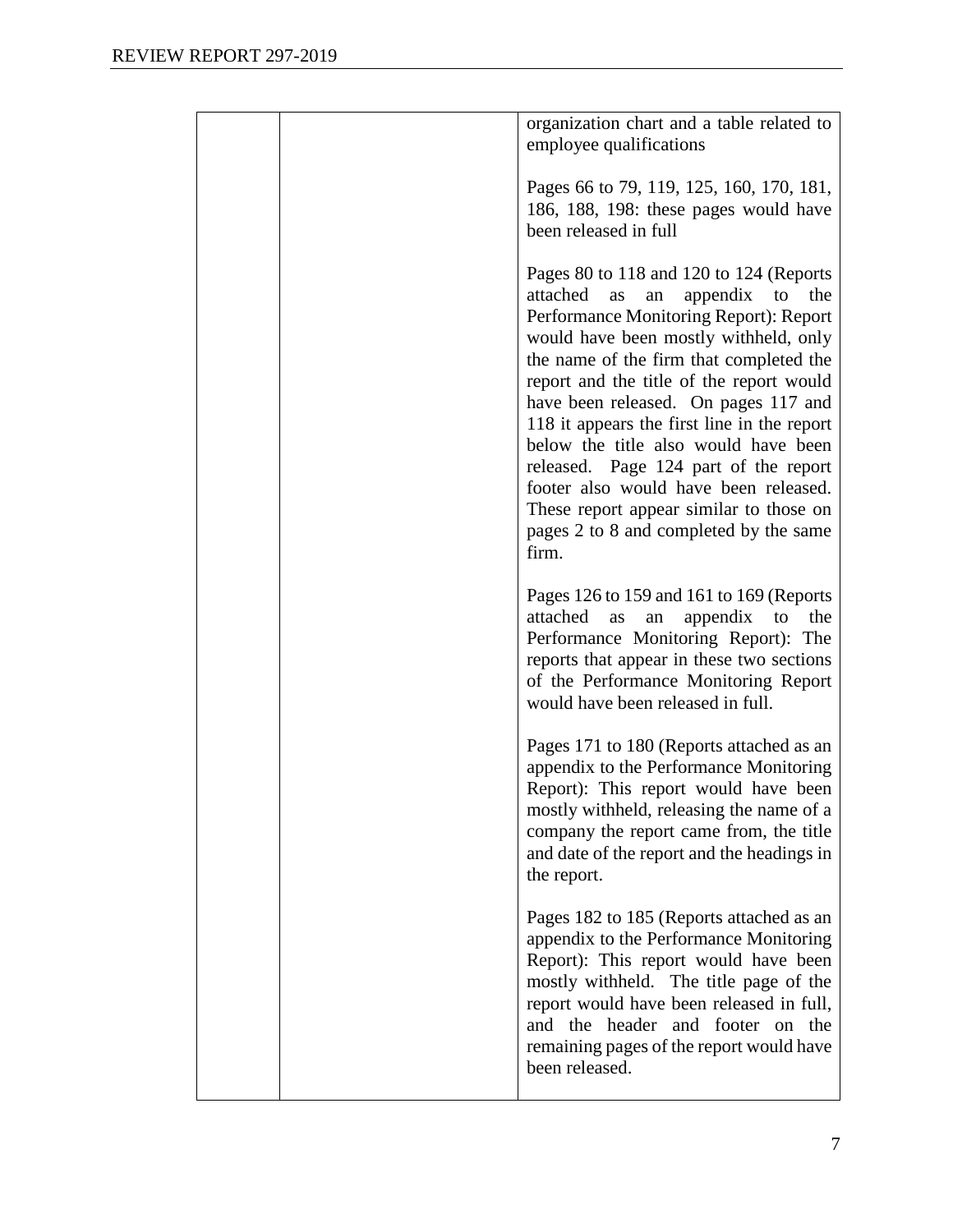|                |                                                                                       | Page 187 (Report attached as<br>an<br>appendix to the Performance Monitoring<br>Report): This is single page report that<br>would have been mostly withheld,<br>releasing the title at of the report.                                                                                                                               |
|----------------|---------------------------------------------------------------------------------------|-------------------------------------------------------------------------------------------------------------------------------------------------------------------------------------------------------------------------------------------------------------------------------------------------------------------------------------|
|                |                                                                                       | Pages 189 to 197 (Documents attached as<br>appendix to the Performance<br>an<br>Monitoring Report): These documents<br>would have been mostly withheld. The<br>title on each of these pages would have<br>been released                                                                                                             |
|                |                                                                                       | Pages 199 to 204 (Documents attached as<br>appendix to<br>the<br>Performance<br>an<br>Monitoring Report): There were a group<br>of three documents. These documents<br>would have been released in full, with the<br>exception of the name at the end of each<br>of the documents and a signature on page<br>204.                   |
| $205 -$<br>206 | Email thread<br>May 24, 2019<br>Between: SaskBuilds and<br><b>Graham Construction</b> | Most of the two email threads on these<br>would have<br>been<br>released,<br>pages<br>withholding portions of the email header<br>information and the name of the email<br>sender. It appears there may have been<br>additional email threads between these<br>two emails and an email attachment that<br>also were being withheld. |

- [10] In reviewing the record, my office noticed that some pages of the record appeared to be missing. As only those pages or portions of the records that SaskBuilds was intending to release, my office requested SaskBuilds clarify if those pages had been withheld or if they were missing from our record package. Page 206 was part of an email thread which appeared to reference an attached media release. However, my office did not appear to have a copy of the media release.
- [11] On February 9, 2021, SaskBuilds responded indicating that there were no any pages missing from the record. It indicated that it had not included portions of the email threads as it had deemed that those pages had duplicate information on them and were not included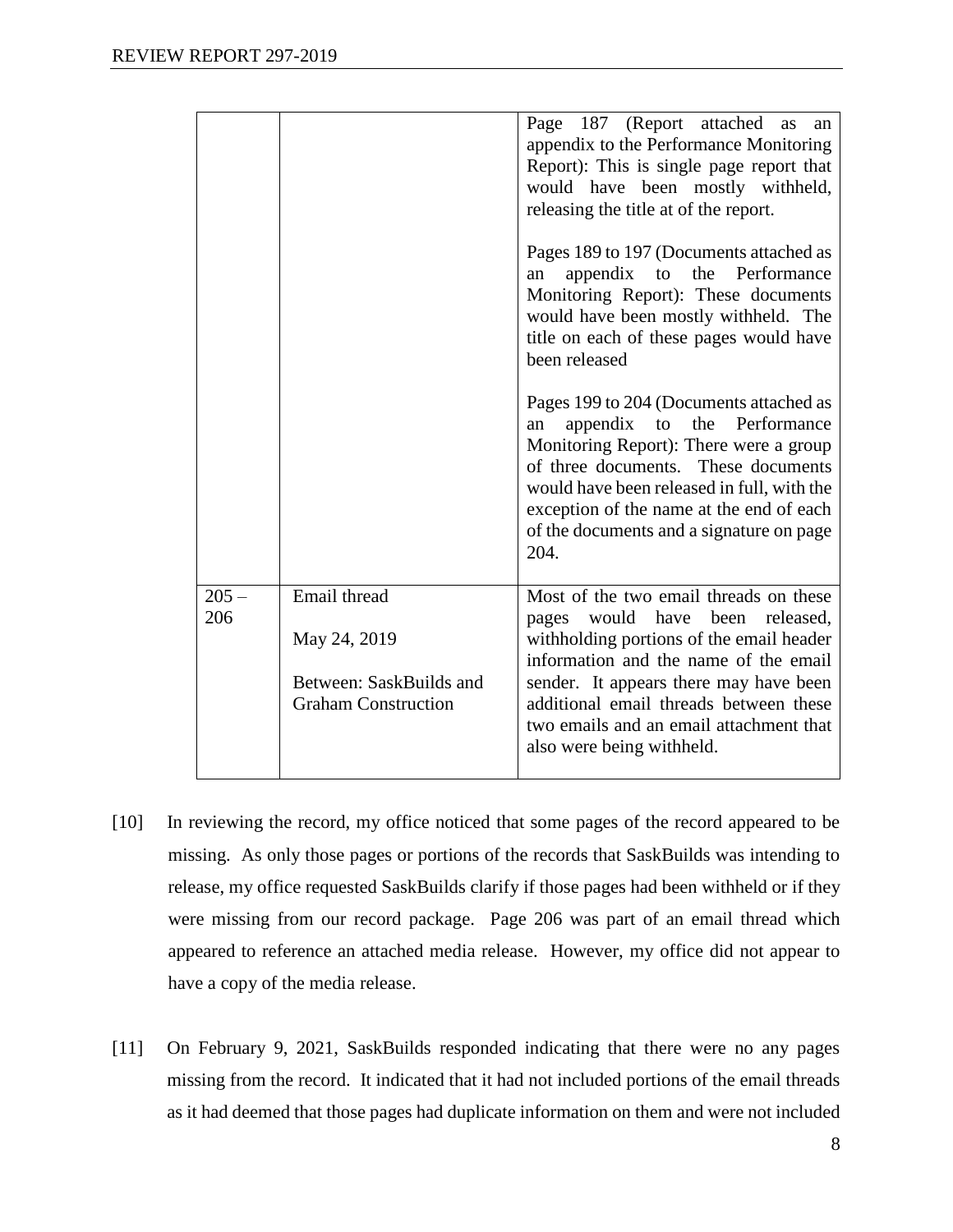for improved readability. In the future, when SaskBuilds is identifying records responsive to a request, it should ensure that all records that contain responsive information are included, unless an applicant has requested duplicates not be included. In my office's resource, *Best Practices for Responding to Access Requests*, it provides that, "[a] summary, condensation, or secondary document, should not be substituted for source documents. In other words, an Applicant is entitled to original records, unless exemptions apply". SaskBuilds should ensure it is identifying all records that contain information responsive to the request, not choosing select documents that contain the information that an applicant is seeking. This could prevent applicants from becoming suspicious that information is being hidden.

[12] A number of the records provided to my office had portions redacted by SaskBuilds and identified as being non-responsive. While the application of non-responsive is not being considered in this review, my office had considered the application of non-responsive to records in Review Report 274-2019. At paragraph [19] of this report, my office found that even if the information was non-responsive to the Applicant's request it should be released to the Applicant, subject to any applicable exemptions.

#### **III DISCUSSION OF THE ISSUES**

#### **1. Do I have jurisdiction?**

- [13] At the time the access to information request was processed and the third party requested the review, SaskBuilds was considered a Crown corporation and qualified as a "government institution" pursuant to subsection  $2(1)(d)(ii)$  of FOIP. As well, the Ministry of SaskBuilds and Procurement qualifies as a "government institution" pursuant to subsection  $2(1)(d)(i)$  of FOIP. As such, I have jurisdiction to conduct this review.
- [14] Further, SaskBuilds identified Graham Construction as a third party. Graham Construction qualifies as a "third party" as defined by subsection  $2(1)(i)$  of FOIP.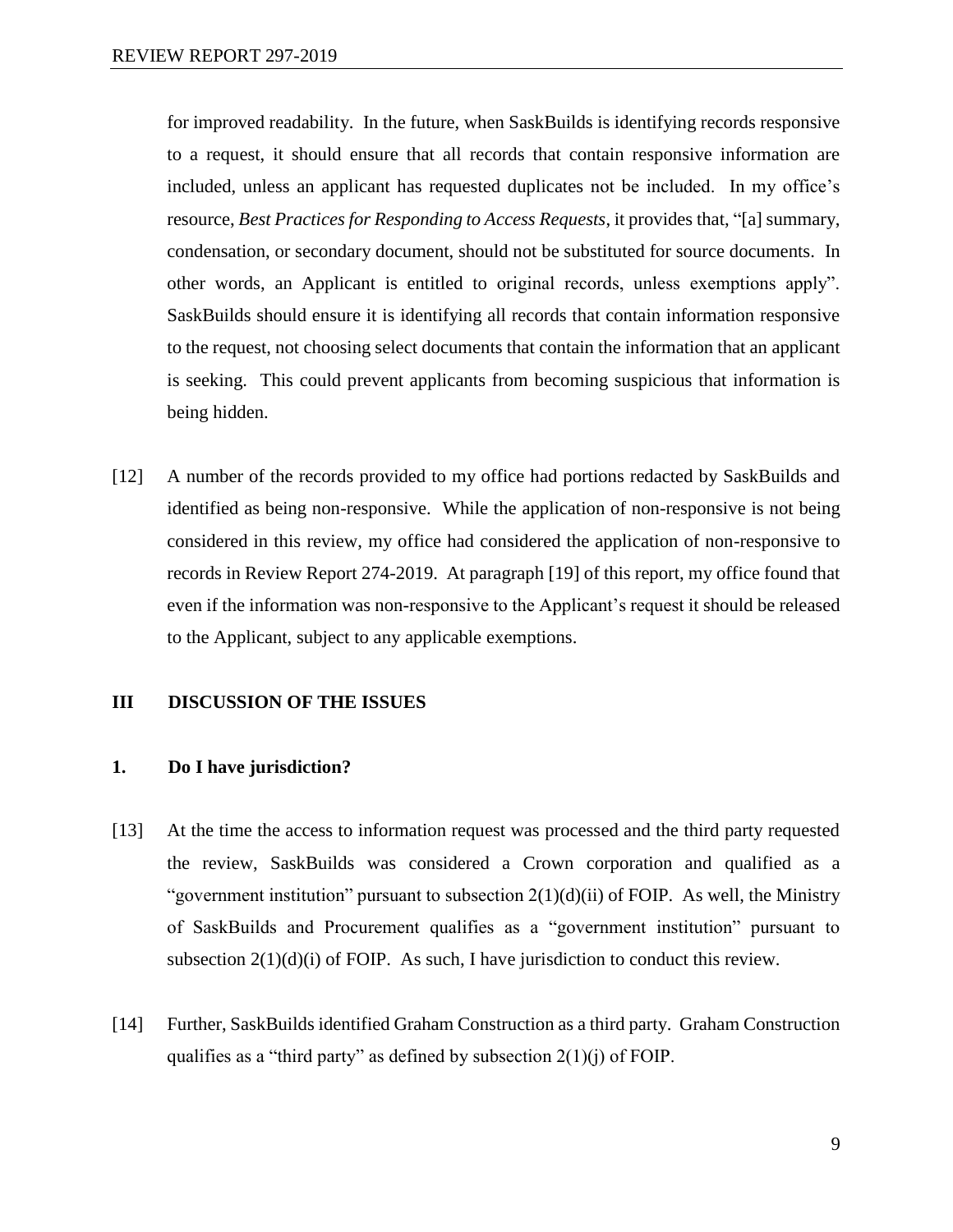#### **2. Do subsections 19(1)(a), (b) or (c) of FOIP apply to the records at issue?**

- [15] On August 20, 2019, SaskBuilds notified Graham Construction that it intended to release portions of the responsive records. SaskBuilds advised Graham Construction it had the right to request a review by my office if they did not agree with SaskBuilds' decision to release this information. In a letter dated September 9, 2019, my office received a request for review form and accompanying letter from Graham Construction. The letter stated that SaskBuilds had informed them of the decision to release certain portions of records relating to one of their projects. Graham Construction stated that its view is that the records should be withheld pursuant to section 19 of FOIP.
- [16] In its submission to my office, Graham Construction asserted that the information was its third party information pursuant to subsections  $19(1)(a)$ , (b) and (c) of FOIP as follows:

The records should not be disclosed pursuant to the exceptions contained in Section 19(1) of the Freedom of Information and Protection of Privacy act (the "FOIPP Act").

Graham is a "third party" as such term is used in the FOIPP Act. While it is our view that all of section 19(1) is applicable, we make comments below specifically relating to sections  $19(1)(a)$ ,  $19(1)(b)$  and  $19(1)(c)$ .

The records at issue generally relate to the work conducted in relation to the Project. Such Project was a P3 project delivery model governed by a network of agreements, some or all of which contain confidentiality clauses limiting third party disclosure of information regarding the Project. Accordingly, it is clear that records relating to the Project were supplied "in confidence, implicitly, or explicitly, to a government institution" as contemplated by 19(1)(b) of the FOIPP Act.

Disclosure of the records could also reasonably be expected to trigger all three of the consequences contained in section  $19(1)(c)$  of the FOIPP Act. The records relate to problematic construction issues encountered on the Project. If such information were to become generally available to disclosure under the FOIPP Act, it could result in negative publicity for Graham (whether warranted or not) which could negatively affect Graham's ability to win other work in a competitive environment.

Since the records generally relate to construction methodology, the records also contain trade secrets of Graham. They should therefore be exempt from disclosure under section 19(1)(a) of the FOIPP Act.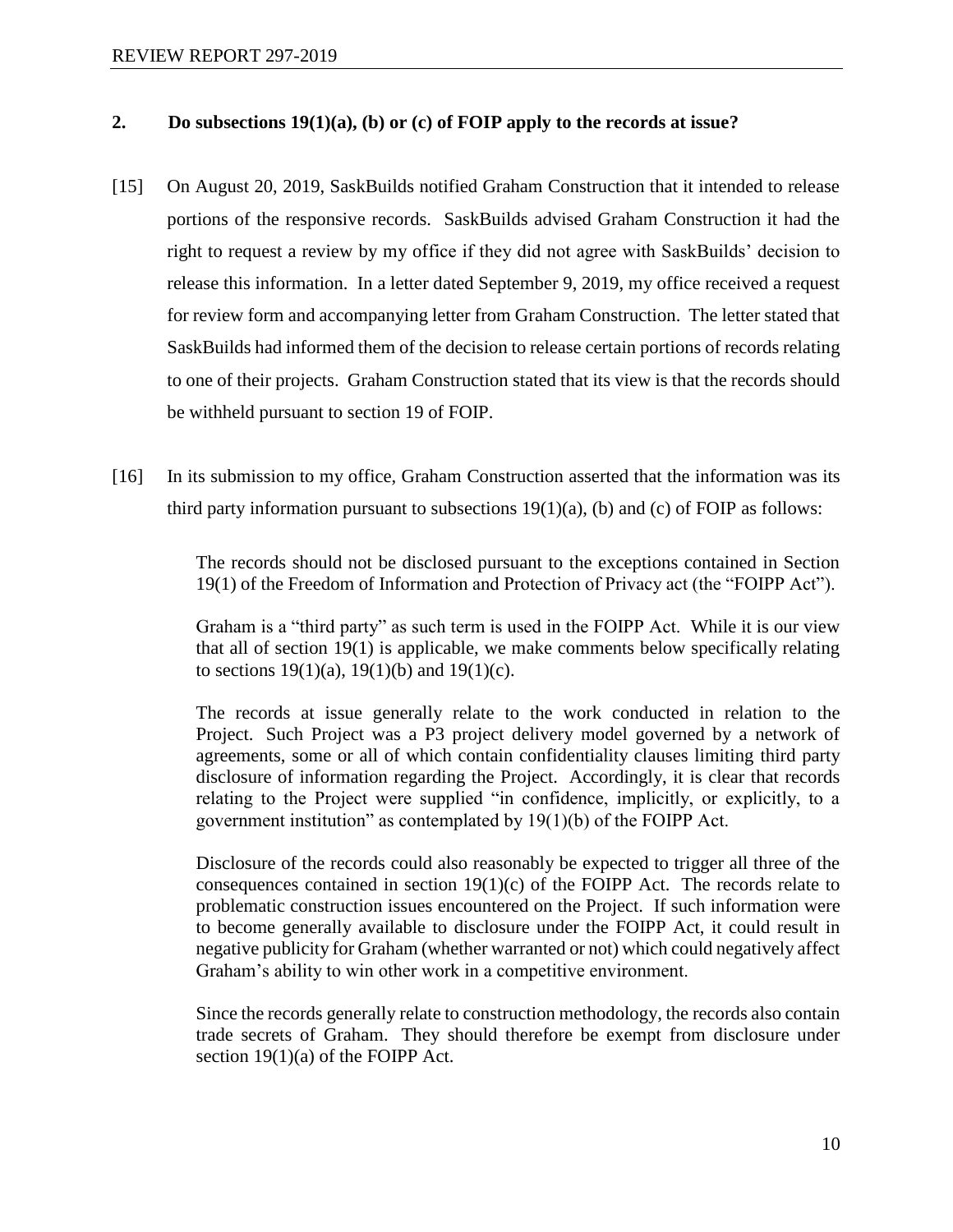[17] In its submission to my office, SaskBuilds' position was that the information in the records did not constitute third party information pursuant to subsection  $19(1)(b)$  of FOIP as follows:

> SaskBuilds reached its decisions to refrain from withholding any records, in full or part, under subsection 19(1)(b)... as it was determined that the **information is not considered third party** as not all three parts of the tests for third party information under subsection  $19(1)(b)$  were able to be applied... SaskBuilds recommends the release of the information as it is not considered third party information, and for that reason SaskBuilds **did not apply subsection 19(1)(b)** to any of the records and the release is not occurring under subsection 19(3).

[Emphasis added]

- [18] As SaskBuilds has not relied on subsection 19(3) of FOIP as reason to release the information, I do not need to consider this provision in this review. However, it appears that there is disagreement between SaskBuilds and Graham Construction on whether the information constitutes third party information of Graham Construction pursuant to subsections  $19(1)(a)$ , (b) and (c) of FOIP.
- [19] Subsections 19(1)(a), (b) and (c) of FOIP provide:

**19**(1) Subject to Part V and this section, a head shall refuse to give access to a record that contains:

(a) trade secrets of a third party;

(b) financial, commercial, scientific, technical or labour relations information that is supplied in confidence, implicitly or explicitly, to a government institution by a third party;

- (c) information, the disclosure of which could reasonably be expected to:
	- (i) result in financial loss or gain to;
	- (ii) prejudice the competitive position of; or
	- (iii) interfere with the contractual or other negotiations of;

a third party;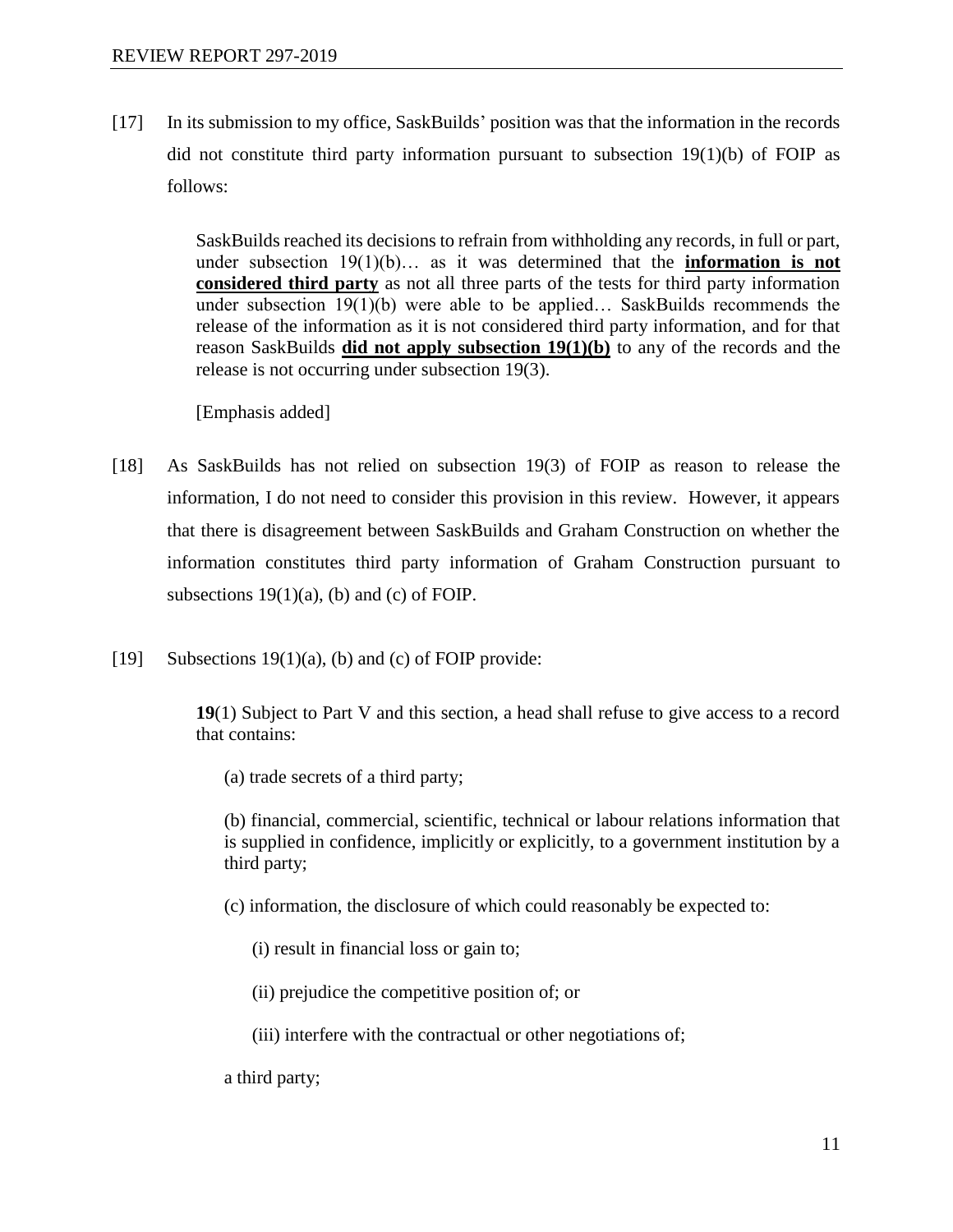- [20] Section 19 of FOIP is a mandatory, class-based and harm-based provision, meaning, it contains both class and harm based exemptions. As a mandatory provision, the government institution has no, or more limited, discretion regarding whether or not to apply the exemption. That is, if the information is covered by the exemption and the conditions for the exercise of discretion do not exist, then it must not be disclosed.
- [21] The Government of Saskatchewan collects a wide range of information from third parties. This information may be submitted voluntarily, such as in a bid for a government contract, or submitted as required by law, such as for proof of regulatory compliance. There is a compelling need to protect information that is provided to the government by third parties if the information falls within one of the enumerated exemptions under section 19 of FOIP.
- [22] Although government institutions need to be open and accountable, they also need to conduct business and enter into business relationships; in doing so, they must be able to assure their private sector partners that their trade secrets and commercial and financial secrets will not be readily disclosed to competitors and the public.
- [23] In order for subsection  $19(1)(a)$  of FOIP to apply, the information must qualify as a trade secret. My office's *Guide to FOIP, Chapter 4: Exemptions from the Right of Access*, Updated: February 4, 2020, at page 189 (Guide to FOIP) defines a *trade secret* as information, including a plan or process, tool, mechanism or compound, which possesses each of the four following characteristics:

i) the information must be secret in an absolute or relative sense (is known only by one or a relatively small number of people);

ii) the possessor of the information must demonstrate he/she has acted with the intention to treat the information as secret;

iii) the information must be capable of industrial or commercial application; and iv) the possessor must have an interest (e.g. an economic interest) worthy of legal protection.

[24] In order for subsection 19(1)(b) of FOIP to apply, my office considers the following three part test: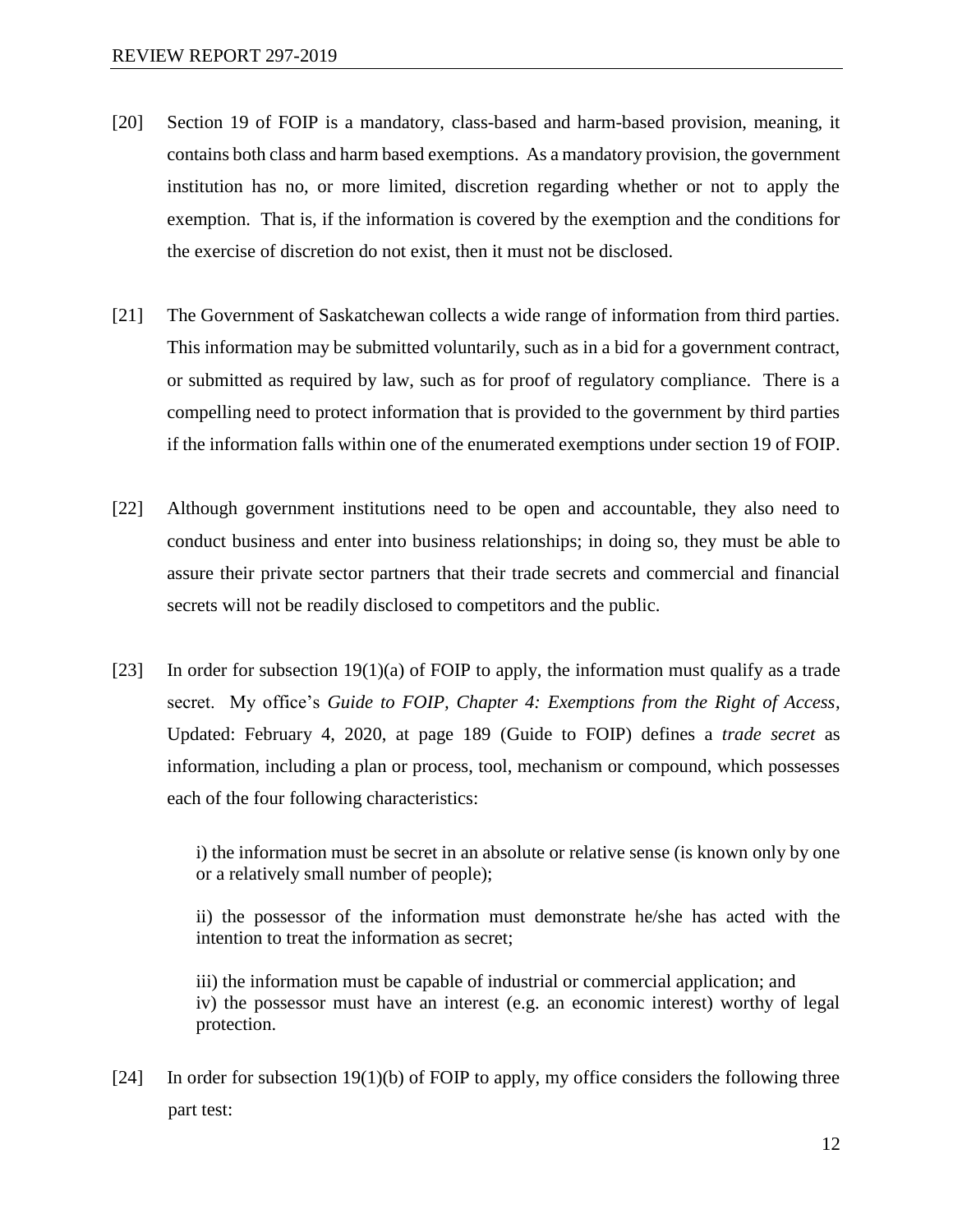1. Is the information financial, commercial, scientific, technical or labour relations information of a third party?

2. Was the information supplied by the third party to a government institution?

3. Was the information supplied in confidence implicitly or explicitly?

(Guide to FOIP, p. 191)

[25] In order for subsection  $19(1)(c)$  of FOIP to apply, my office considers the following tests for the application of subsections  $19(1)(c)(i)$ , (ii) and (iii):

# **Test for the application of subsection 19(1)(c)(i) of FOIP**

1. What is the financial loss or gain being claimed?

2. Could release of the record reasonably be expected to result in financial loss or gain to a third party?

(Guide to FOIP, p. 204)

# **Test for the application of subsection 19(1)(c)(ii) of FOIP**

1. What is the prejudice to a third party's competitive position that is being claimed?

2. Could release of the record reasonably be expected to result in the prejudice? (Guide to FOIP, pp. 208 to 209)

# **Test for the application of subsection 19(1)(c)(iii) of FOIP**

1. Are there contractual or other negotiations occurring involving a third party?

2. Could release of the record reasonably be expected to interfere with the contractual or other negotiations of a third party?

(Guide to FOIP, pp. 213 to 214)

- [26] The responsive records include emails and various other reports and documents. The email threads are as follows:
	- Pages 1, 9 to 10, 27, and 41 to 42, are email communications. SaskBuilds had intended to withhold the majority of these email communications, with the exception of some portions of the email header information (from, sent, to, carbon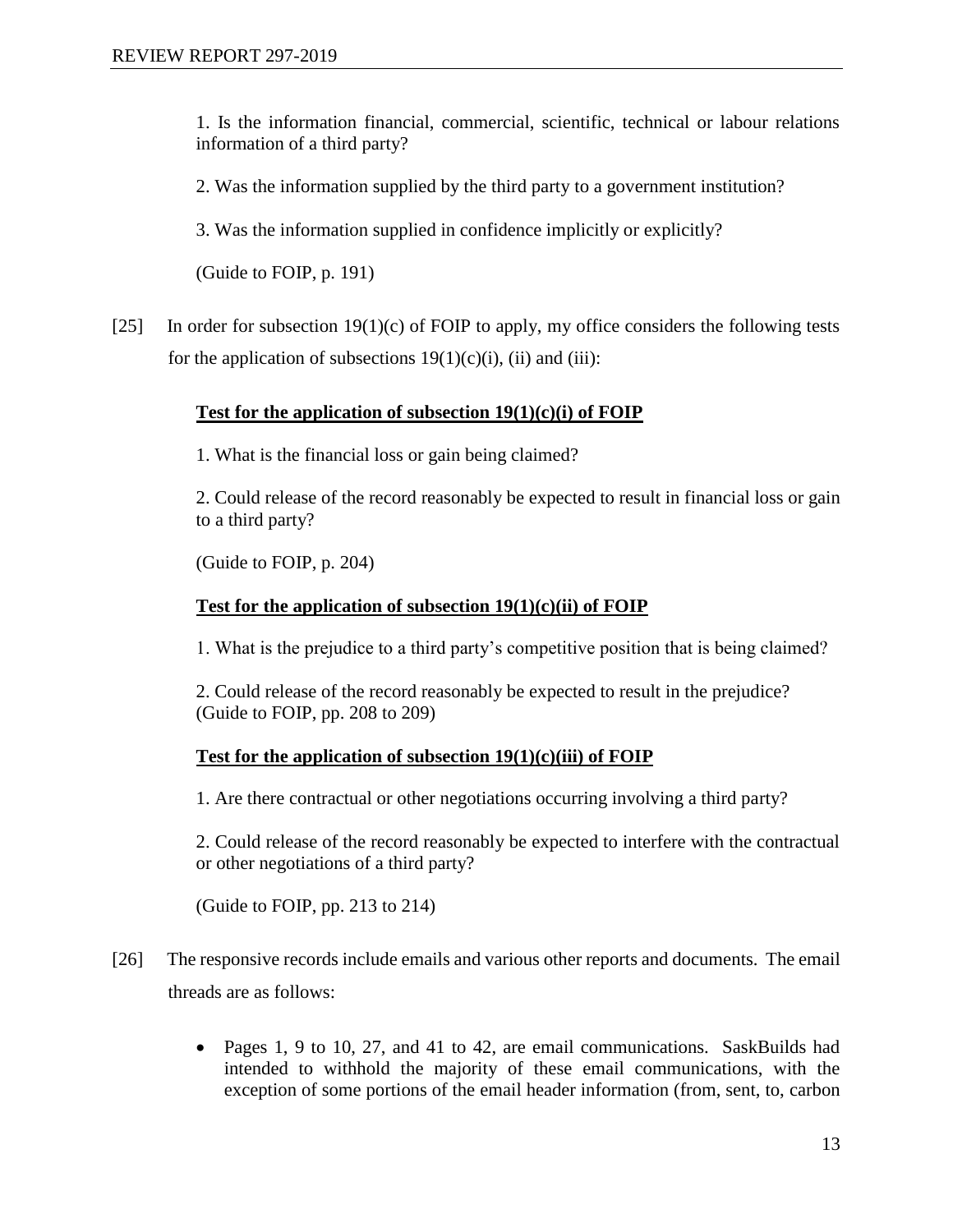copy (cc), subject and attachment file name fields), as well as the signature lines and confidentiality statements.

- Pages 28 and 43 are emails where some names were redacted, but the remainder SaskBuilds was intending to release. The content of the email is general in nature and simply advises that there were attachments.
- Pages 56 to 59 and pages 205 to 206 are email communications that are redacted in part that discuss a media advisory.
- [27] The various reports and documents found in the responsive records are as follows:
	- Pages 29 to 40 are pages of documents that were attached to the email on page 28. Pages 29 and 30 are meeting agenda items. Page 31 is only the title line and footer of a report, page 32 is one row of information from what appears to be numerous rows of data. Pages 33 and 34 were marked as non-responsive. Pages 35 to 39 are tables of information relating to various events. Page 40 is a list of tasks and their current status.
	- Pages 44 to 55 are pages of documents that were attached to the email on page 43. Pages 44 and 45 are meeting agenda items. Page 46 is only the title line and footer of a report, page 47 is one row of information from what appears to be numerous rows of data. Pages 48 to 50 were marked as non-responsive. Pages 51 to 55 are tables of information relating to various events.
	- Pages 60 to 204 is a Performance Monitoring Report. SaskBuilds had redacted some portions or pages of this report, but intended to release other portions.
- [28] For subsections  $19(1)(a)$  and (c) of FOIP, the third party's submission provided general arguments for why it believed that subsection  $19(1)(a)$  and (c) of FOIP applied. Its arguments did not specifically indicate how each provision applied to each portion of the record or information in the record. For example, the third party did not explain how the information possessed the four characteristics required to qualify as a "trade secret" for subsection  $19(1)(a)$  of FOIP. As such, there are insufficient arguments provided by the third party to support the application of subsections 19(1)(a) and (c) of FOIP. Therefore, I find that subsections 19(1)(a) and (c) of FOIP do not apply to the records.
- [29] For the first part of the test for subsection  $19(1)(b)$  of FOIP, the third party did not specify what type of third party information was involved (i.e. financial, commercial, scientific, technical or labour relations information). Upon review of the information, it is not clear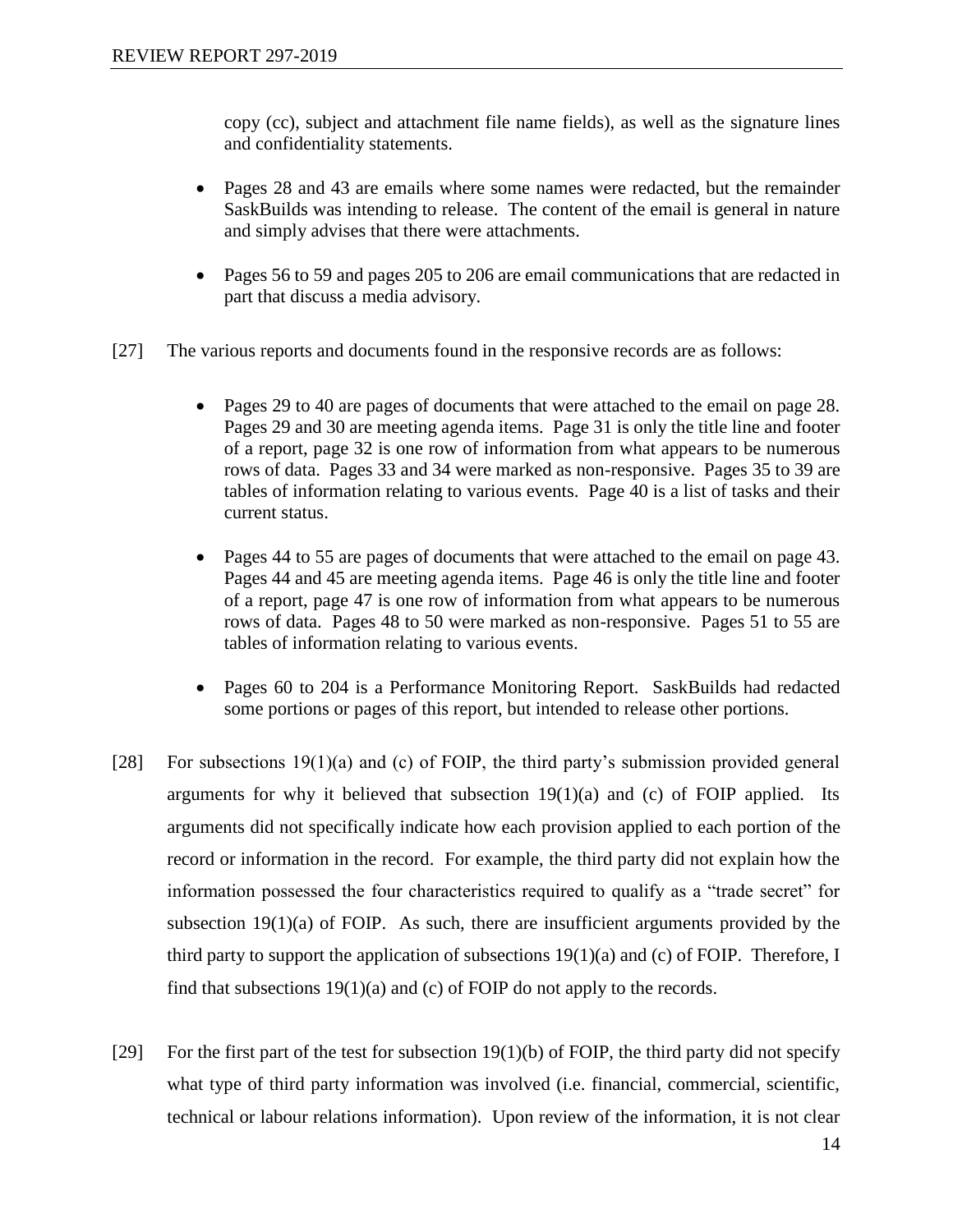on the face of the record that the information qualifies as financial, commercial, scientific, technical or labour relations information of the third party. Therefore, I find that the first part of the test is not met. As all three parts of the test must be met, there is no need to consider subsection 19(1)(b) of FOIP further.

- [30] In conclusion, I find that subsections  $19(1)(a)$ , (b) and (c) of FOIP do not apply.
- [31] I recommend SaskBuilds release the responsive portions of the records, as it had intended to prior to the third party requesting the review.

#### **3. Has SaskBuilds properly processed this access to information request?**

- [32] The Applicant was also invited to provide a submission on this matter. The submission provided by the Applicant related to their concerns that the third party may not have complied with the legislated timeframes. Based on their submission, the Applicant concluded that they wished for my office to reject the request for review and the records be released to them. As Graham Construction is the party requesting the review by my office, the scope is established based on the concerns they have brought forward. As such, the issue of timeline is outside of the scope of this review. However, I will briefly address how the request was processed below.
- [33] Subsection 34(1) of FOIP provides:

**34**(1) Where a head intends to give access to a record that the head has reason to believe may contain:

(a) information described in subsection 19(1) that affects the interest of a third party; or

(b) personal information that may be disclosed pursuant to clause  $29(2)(o)$  and that relates to a third party;

and, in the opinion of the head, the third party can reasonably be located, the head shall give written notice to the third party in accordance with subsection (2).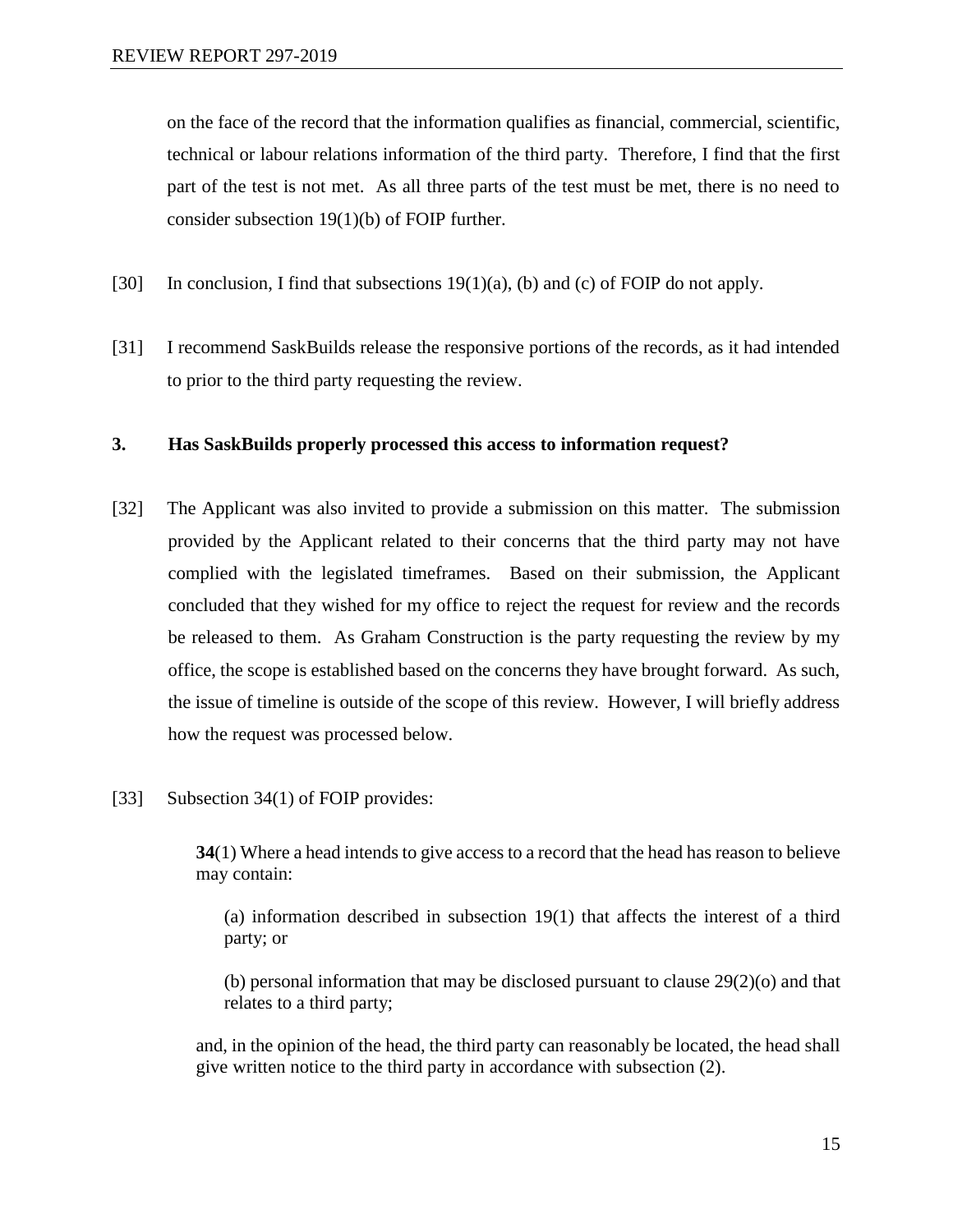- [34] The Applicant's submission outlined that SaskBuilds had provided the third party with two separate third party notifications over the course of approximately five weeks. This caused delay in the processing of the access to information request and was not in compliance with section 34 of FOIP. Section 34 of FOIP does not provide for multiple third party notifications for one access to information request. In the future, SaskBuilds should limit its third party notification, when required, to a single instance as section 34 of FOIP requires. Additionally, for the third party's request for review to my office, while it had been received one day past the deadline provided to request a review, it was clear it had been sent the day prior. The letter was on letterhead from Graham Construction's Calgary office and was dated the day prior to its delivery date. The letter was delivered to my office by courier the following morning.
- [35] Additionally, I agree there is no mechanism under FOIP for SaskBuilds to provide an extension to the third party for their response. However, when communications are being delivered by mail, it is reasonable to anticipate that there may be a couple of days delay to account for delivery.
- [36] However, I do caution third parties that missing the deadline of 20 days to make its representations to a public body (subsection  $36(1)(b)$  of FOIP) or requesting a review by my office (subsection 49(4) of FOIP) may result in records being released. As such, electronic communication should be considered wherever possible as it can be delivered without delay.
- [37] SaskBuilds had identified other portions of the record that it had determined were exempt pursuant to subsection 19(1)(b) of FOIP, or other exemptions, that it had intended to withhold. However, the portions that the third party has objected to the release of are the portions of the records that SaskBuilds had determined were not subject to any exemptions. It is up to the "head" of SaskBuilds to determine whether exemptions apply to records in its possession or under its control. Section 34 of FOIP only requires for a government institution to provide notice to a third party where it intends to release information that it has reason to believe contains information described in subsection 19(1) of FOIP. If SaskBuilds was not intending to release any portions of the record that it believed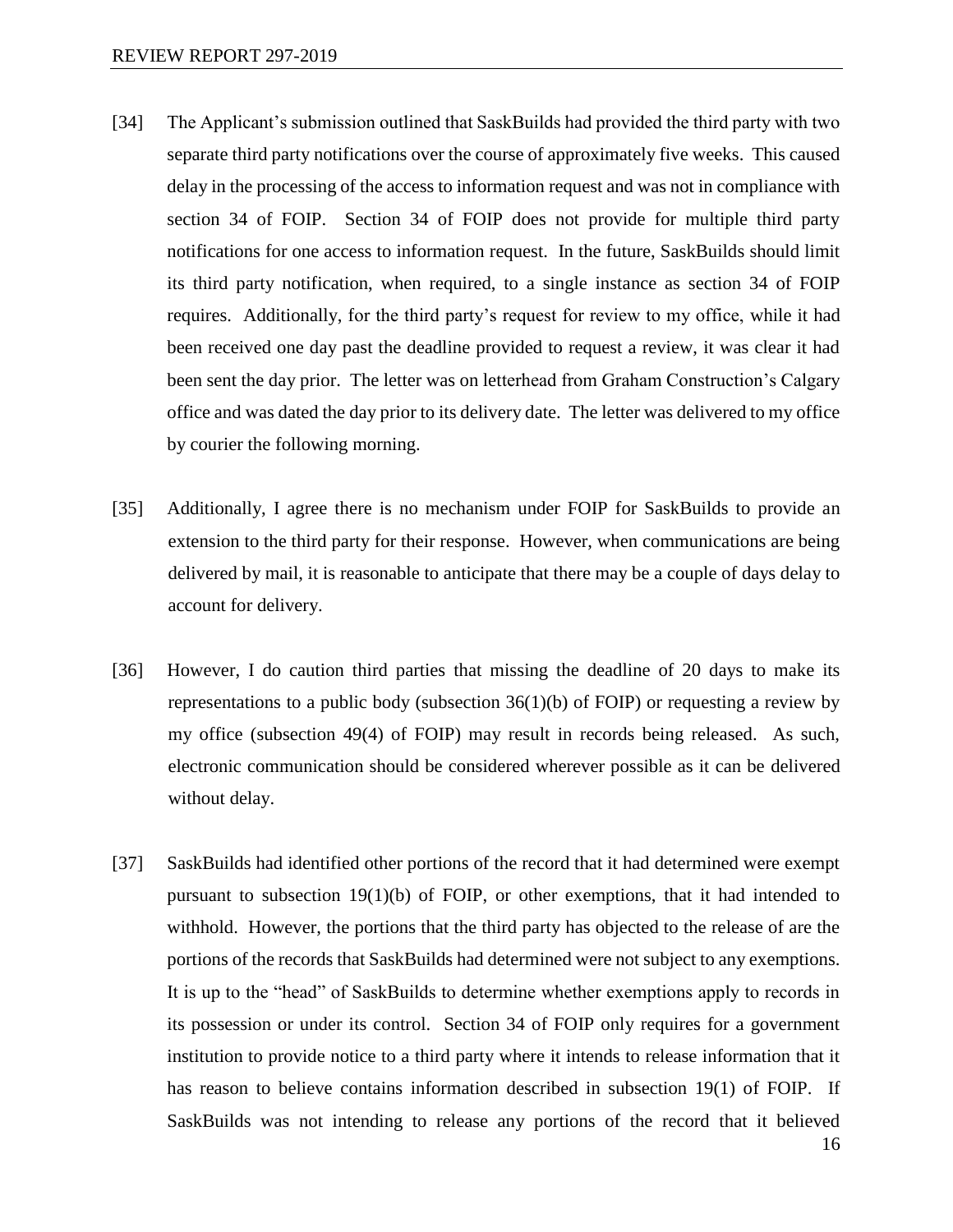subsection 19(1) of FOIP applied to, there was no need to notify the third party at the time it was processing the access to information requests. In the future, SaskBuilds can simplify its process by only notifying third parties when it has identified information that it has reason to believe is exempt pursuant to subsection 19(1) of FOIP, but is intending to release the information.

- [38] On September 13, 2019, SaskBuilds notified the Applicant of the third party request for review. In that letter, SaskBuilds stated, "SaskBuilds is notifying you that we are in receipt of a review from a third party regarding our intention to release records that are responsive to your access to information request.
- [39] Section 7 of FOIP provides that "the head shall give written notice to the applicant within 30 days after the application is made." At the time my office commenced the review, a section 7 response had not been provided. Following a telephone conversation with my office, SaskBuilds issued its section 7 response to the Applicant on December 23, 2019. Subject to some exemptions, SaskBuilds released some records that were responsive to the Applicant's request, but were not subject to the third party request for review. The response letter stated that some portions of the records released to the Applicant were being withheld pursuant to specified exemptions. However, the response letter did not appear to address the records that my office is reviewing in this Report.
- [40] In SaskBuilds' September 13, 2019 notification letter to the Applicant it stated it was intending to release records responsive to its request. It did not specify that it was intending to withhold some information pursuant to various exemptions under FOIP as required by subsection 7(2)(d) of FOIP. Additionally, in its December 23, 2019, section 7 response letter, SaskBuilds only addressed the portions of the records being withheld from the pages of the records being released. This letter did not address that SaskBuilds was also intending to withhold portions of the records for the pages of the record that were under review by my office. In the future, SaskBuilds should clearly specify when it is intending to withhold information and cite the specific exemptions it has determined apply to all the records responsive to the Applicant's access to information request. This would ensure that applicants are fully aware of SaskBuilds' intentions and would allow an applicant to